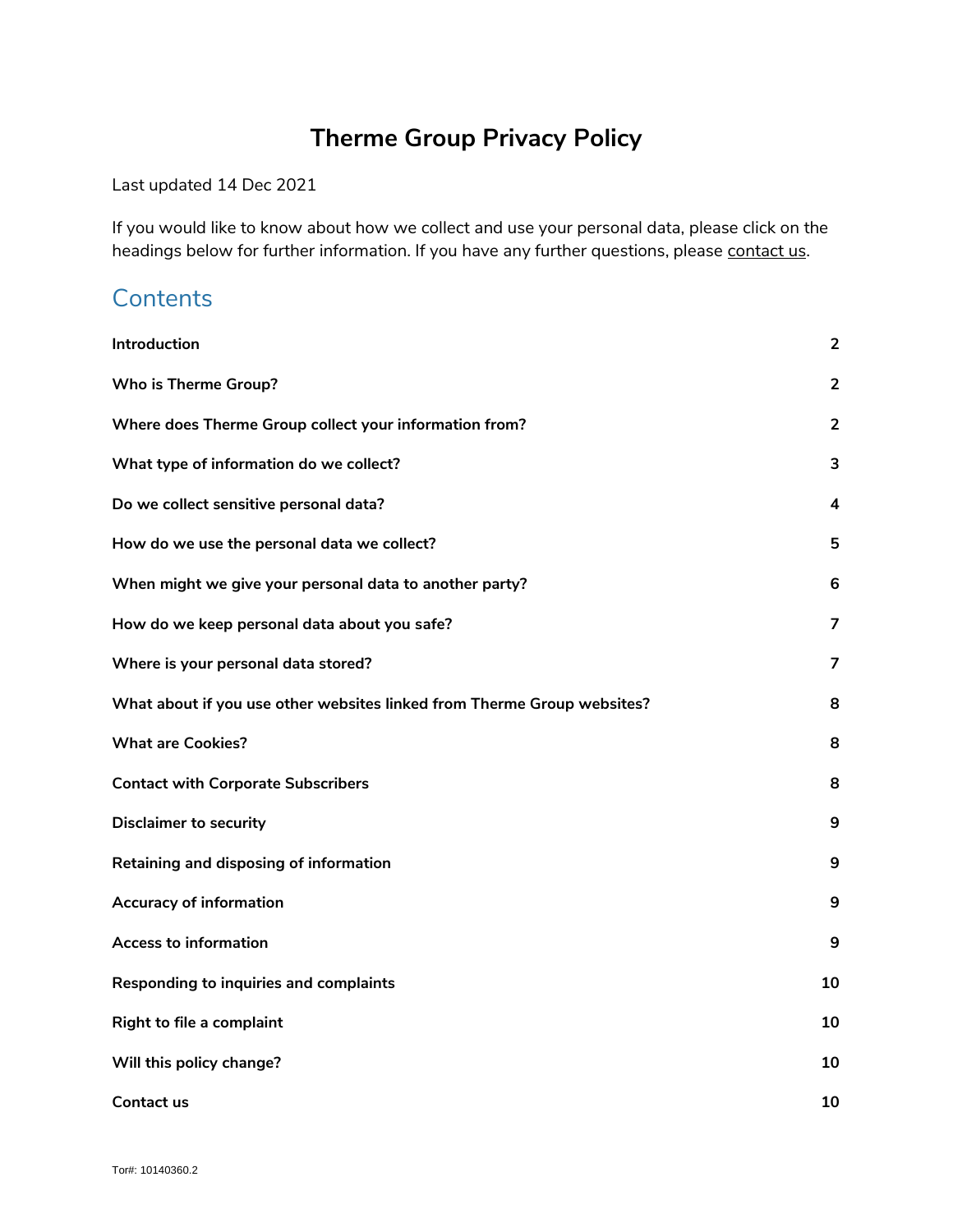#### <span id="page-1-0"></span>Introduction

Therme Group and its affiliates (collectively, "**Therme Group**", "**we**" or "**us**") are committed to protecting your personal data and respecting your wishes and we want you to be confident that we are. We aim to be clear about when we collect your information and not do anything you would not reasonably expect us to do with your personal data. This policy aims to help you understand what personal data we collect, how we use it and how we store it and how this applies to our websites, products and services (collectively "**Services**").

This Privacy Policy describes our privacy practices and policies relating to our Services. Any personal data collected will be used and held in accordance with both domestic and EU data protection requirements as dictated by applicable privacy legislation.

#### **BY ACCESSING AND READING THIS PRIVACY POLICY YOU ACCEPT THAT YOU HAVE BEEN INFORMED REGARDING YOUR PERSONAL DATA PROCESSING BY US, AS DESCRIBED HEREIN.**

If you would like to know more about how we collect and use your personal data, please click on the headings below for further information. If you have any further questions, please contact us using the details in the [Contact](#page-9-0) us section below.

# <span id="page-1-1"></span>Who is Therme Group?

When we refer to Therme Group, we are referring to Therme Group RHTG AG, a public limited company with its registered office address at Wienerbergstraße 51, 1120 Vienna, Austria, with company number FN 364773 g, and its affiliated companies. For further information regarding Therme Group's affiliates, please contact us using the details in the [Contact us](#page-9-0) section below.

# <span id="page-1-2"></span>Where does Therme Group collect your information from?

• When you provide your personal data directly to us

If you sign up to one of our newsletters or events, download one of our publications, purchase a product, or communicate directly with our teams for another reason, whether online, on paper, in person, or over the phone, you will be sharing your personal data with us.

• When you provide your personal data through a third-party organisation

From time to time, we work with other organisations such as to sponsor an event. If you provide your personal data to these third parties and indicate that you wish to hear from us such as by receiving a publication, attending an event or signing up to hear our news, the organisation you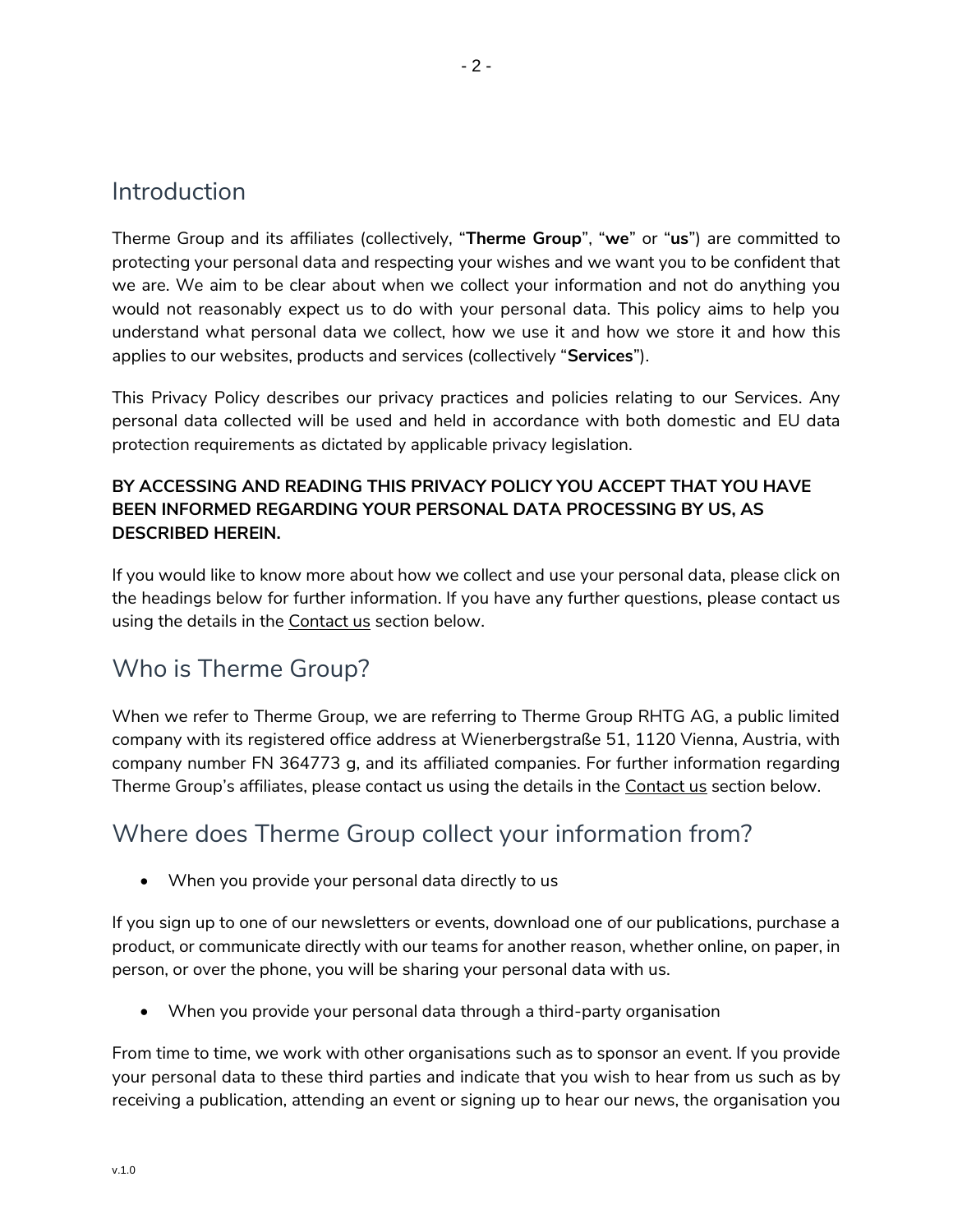have contacted may share your details with us (including personal data). For information about the type of information we receive through these third parties, see the section below [What type](#page-2-0) [of information do we collect.](#page-2-0) To learn how these organisations use your personal data please read their privacy policies.

• Publicly available personal data

In some circumstances, we may combine information you provide us with personal data available from external sources such as on your employer's website, in newspapers and magazine articles in the press, or in your organisation's public records. This might be in order to provide you with a better experience at Therme Group events, to ensure that we are contacting you with information that we feel is relevant to you, or in order that we can provide you with a better and more personal experience in your interactions with us. It also enables us to gain a better understanding of our stakeholders and to improve our products and services.

• Social media

We may refer to personal data available on and through your LinkedIn, Twitter, Instagram and Facebook profiles in order to provide you with a better and more personal interaction with Therme Group. Your personal settings within those social media accounts and the privacy policies of their website and messaging services will determine what information you have given us, and others, permission to access. Please check your settings and the privacy policies of those sites if you're not sure what permissions you've given.

• When you use our website or app

So that we can provide you with the best possible experience when you visit our website, we collect cookies when you use our website. This can include the pages you visit and areas that are of most interest. Cookies can also be used to make using the website faster, such as by automatically filling in your name and address. Further information about cookies is set out below.

In addition, the type of device you're using to access our website or app and the settings on that device may provide us with information about your device, including the type of device it is, what specific device you have, what operating system you're using, or why a 'crash' has happened. Your device manufacturer or operating system provider will have more details about what information your device makes available to us.

# <span id="page-2-0"></span>What type of information do we collect?

The type of information (including personal data) that we collect and use and what we do with it will depend upon your relationship with us.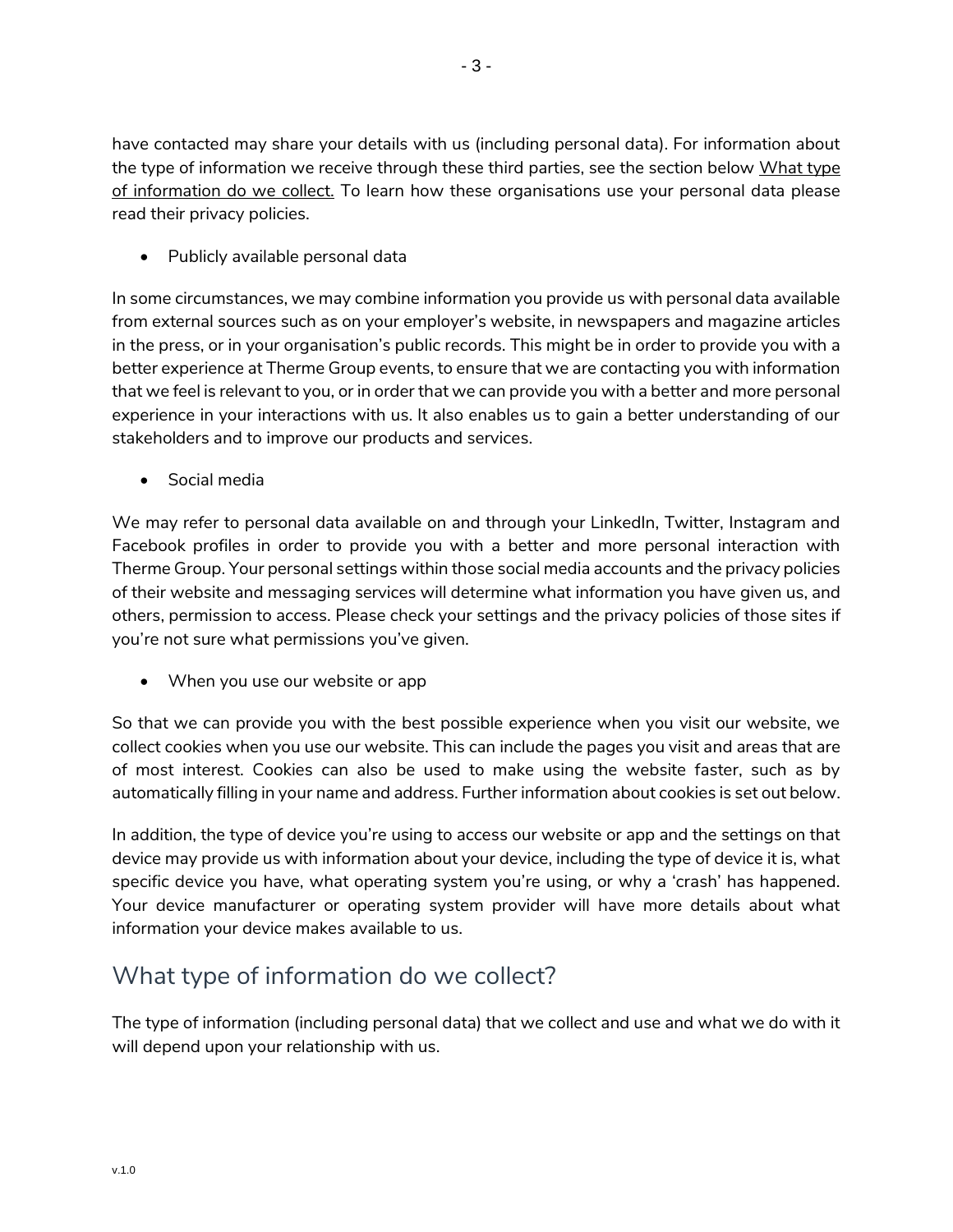If you download a publication, sign up for an event or to receive news updates from Therme Group, the information that we need to collect will vary but may include:

- Your name;
- Your contact details, including email, telephone number and postal address;
- If you create an account with us, your screen name user ID and password;
- Your bank or credit/debit card details;
- Personal health data (only where relevant and necessary to fulfil your request for a specific product or service);
- Why you're interested in our publications, news and events;
- The name and address of your employer;
- Your job title;
- If an event is being provided by a third party, the name and contact details of that thirdparty supplier;
- Details needed to improve your event experience such as dietary requirements or accessibility needs; and
- Invoicing information.

### <span id="page-3-0"></span>Do we collect sensitive personal data?

We will rarely collect information classified as sensitive data, such as information about your race, religious beliefs, political opinions and personal health data. We will only do so if there is a clear reason for doing so, such as to enable you to participate in an event, or if we need your personal health data to ensure your safety at an event.

If you provide us with your bank or credit card details to process a payment over the telephone, we will always ensure that your information is handled securely. We do not store your credit or debit card details at all following the completion of your transaction. All card details are securely destroyed once the payment has been processed. Only staff authorised and trained to process payments will be able to see your card details.

If you make a payment through our website, the payment may be processed through a secure third-party and we will not have access to any of your card details. Your card will be processed in accordance with the policies of the processor providing that service that you will be notified of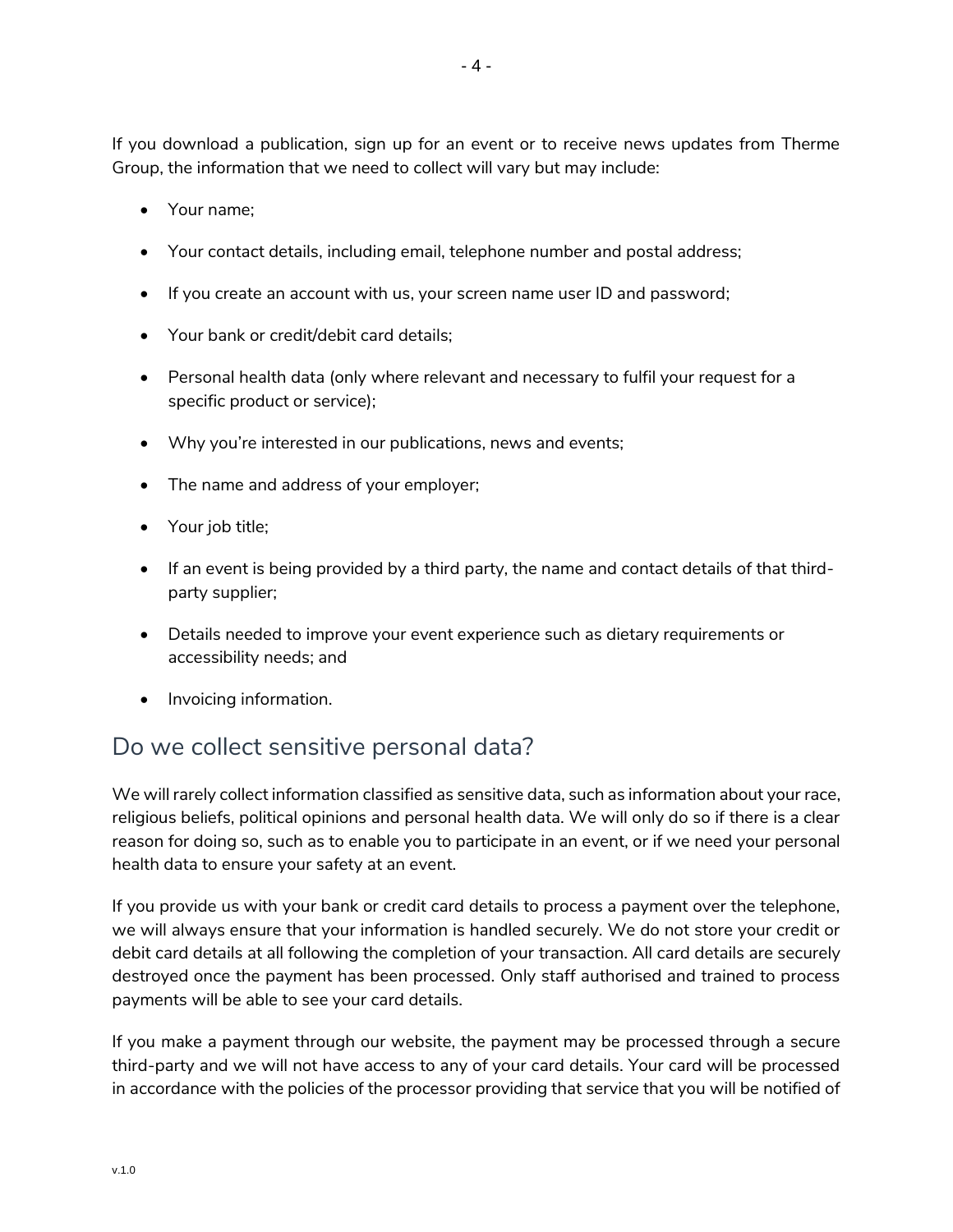at the time of making payment and we would refer you to their terms and conditions for further information.

### <span id="page-4-0"></span>How do we use the personal data we collect?

Therme Group uses your personal data in different ways, depending on the nature of our relationship with you.

If you download a publication or register to receive our news or attend an event, we need to collect this information for numerous reasons, in order to:

- provide you with the services, products or information you asked for;
- ensure your safety at an event;
- understand who is accessing our services, publications, events or information;
- keep a record of your relationship with us;
- make sure we know how you prefer to be contacted; and
- understand how we can improve our services, products or information.

We may also use your information for the following:

• Direct Marketing

We will use the details you provide to us to communicate with you about matters such as future events, news and publications.

We will never send you electronic marketing communications, such as marketing emails unless we have your express consent that you wish to hear from us in this way. If you do subscribe to Therme Group emails or to hear our news, we will understand that you are granting us the right to use that email address for email marketing.

If you don't currently hear from us by email or receive our e-newsletter and would like to do so, or if you would like to update your preferences, please contact us using the details in the Contact [us](#page-9-0) section below. You can also unsubscribe from Therme Group emails by clicking the "Unsubscribe" link at the bottom of any of our emails.

We may contact you by post if we believe we have a legitimate interest in doing so and that contacting you in this way will not have unduly adverse consequences for you. This might be if, for example, you have a history of engaging with us in this way and have not indicated that you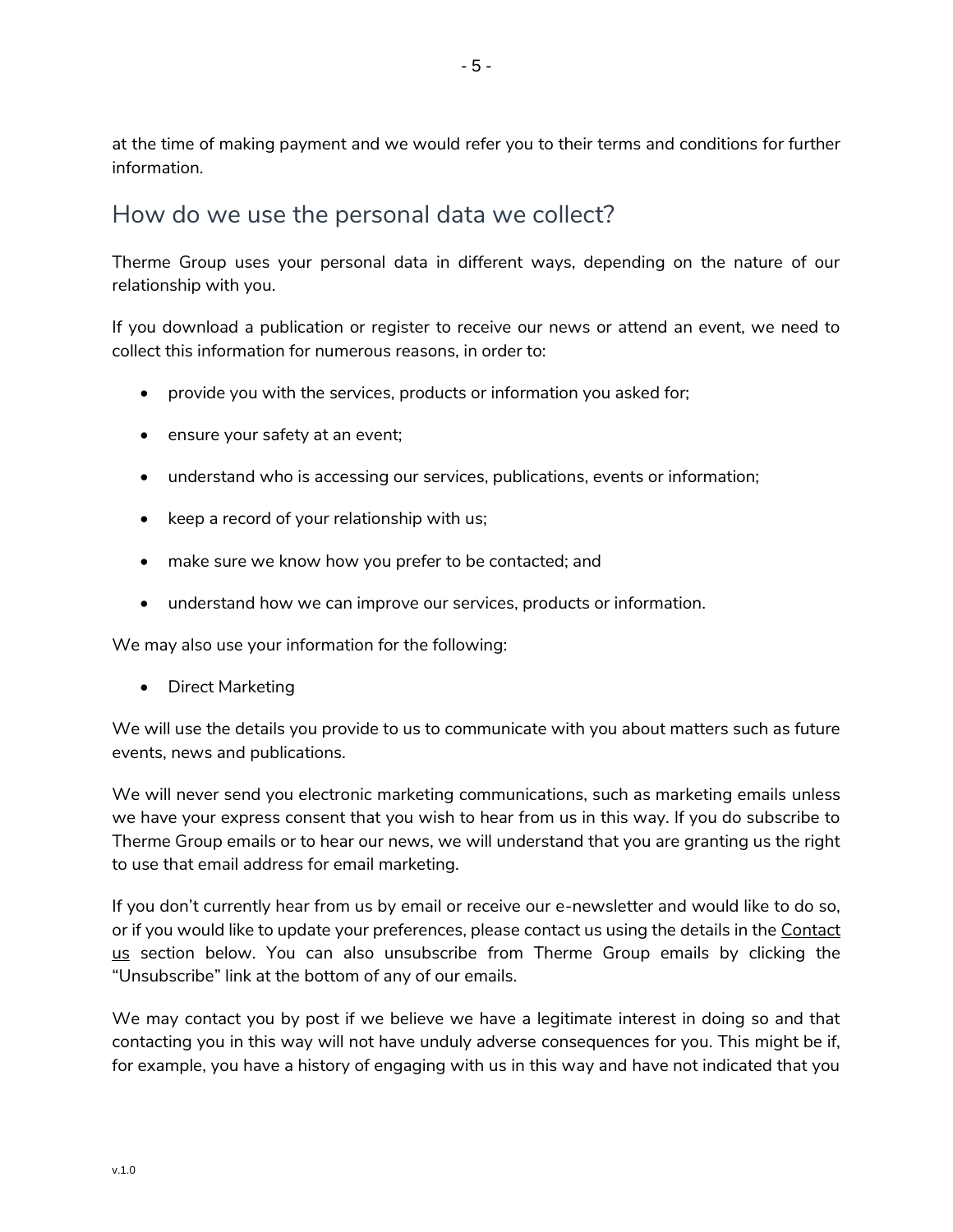no longer wish to receive contact from us by post. If you hear from us via the post and no longer wish to do so, please contact us using the details in the [Contact us](#page-9-0) section below.

We are committed to communicating with you in the way you wish us to and we will always respect your privacy. You can change your mind at any time and it is quick and easy to let us know that you no longer want to hear from us by using the contact details in the [Contact us](#page-9-0) section below or by posting us an updated consent form that you may receive in the post. You can be assured that our team will deal with any request quickly, sensitively, courteously and professionally.

• Personalisation and Marketing

To help us to make sure you're happy to hear from us and happy with what we send you, we may use the personal data that we have gathered in the course of our relationship to tailor our future communications. This includes helping us to understand the likelihood of you responding to an email communication from us, or your likely interest in a future event or publication. The greater understanding of you we can obtain from this information, the more personalised and relevant we aim for our communications to be.

We also carry out targeted marketing activity to ensure that we are contacting you with the most appropriate communication, which is relevant and timely and will ultimately provide an improved experience for you. For example, we may provide content and distribute digital and traditional marketing and communications materials based on your location. This permits us to provide you with timely news about the Therme Group and to let you know the different ways you can engage with us and how you can access our services.

You can opt-out of your personal data being used for targeted marketing. However, this may mean that you stop receiving marketing communications from us or they become more generic and less relevant to you. If you do wish to opt out, please contact us using the details in the [Contact us](#page-9-0) section below.

• Sharing Testimonials

To show fellow stakeholders, suppliers, funders, partners, potential partners and customers the great work that we do, we may share testimonials you provide about your engagement with Therme Group. We will not share any information which makes you identifiable unless you have given us express consent to do so.

### <span id="page-5-0"></span>When might we give your personal data to another party?

We will never share your information with a third party who intends to use it for their own marketing purposes and there are very limited instances where we will share your personal data with a third party. This could include: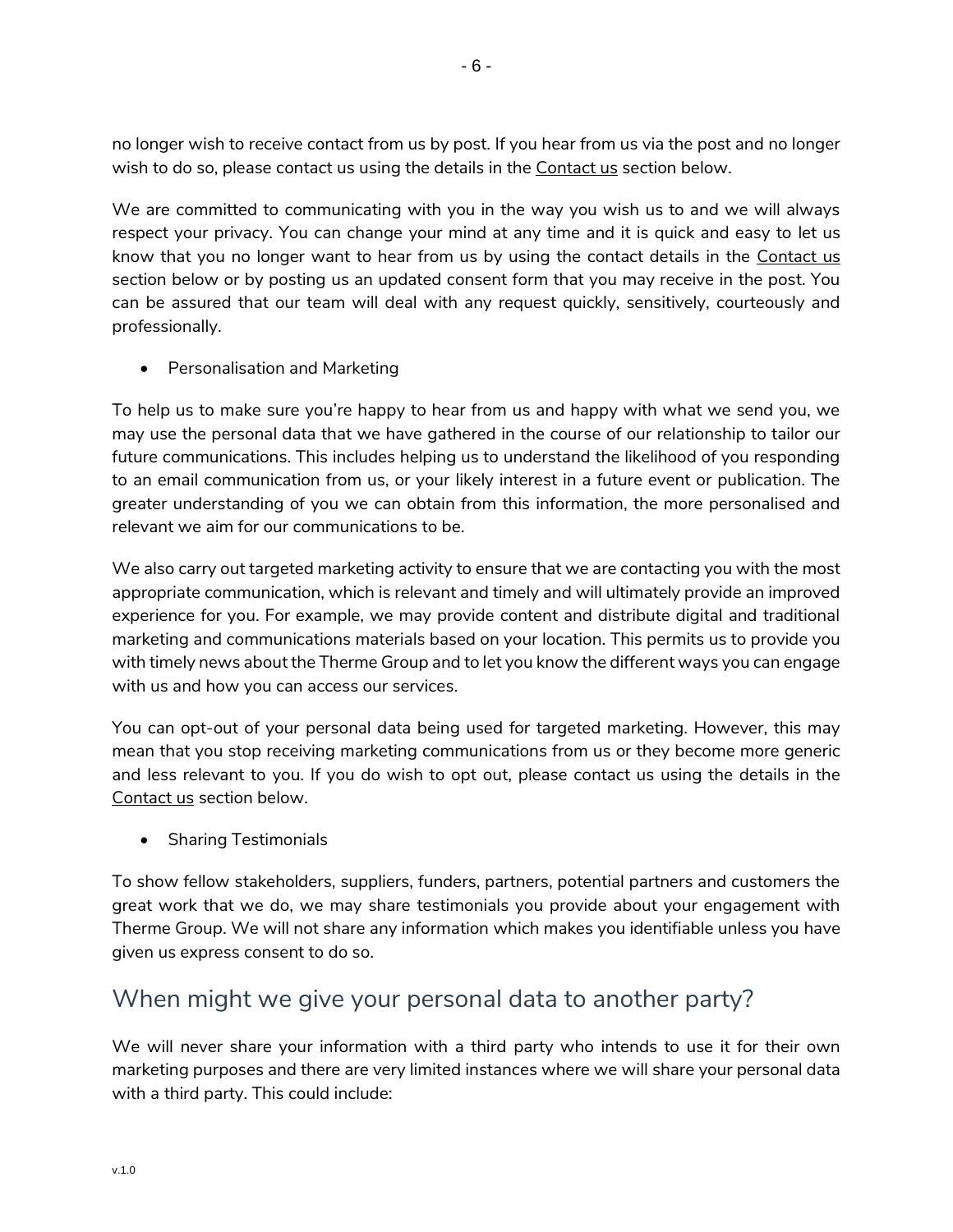- if a third party provides a service to us, such as running an event on our behalf, providing an element of a contract for us, such as email distribution, or fulfilling an order. This would include our trusted partners, entities that sell our products or services or provide our information and marketing for us;
- for the administration of events. For example, an event venue may require the provision of the names and dietary requirements of attendees in advance, for security and health purposes;
- where there is a legal or regulatory requirement to disclose your personal data such as from government authorities or the courts, we have a genuine and real concern regarding a person's well-being, or where disclosure is necessary for taxation and criminal investigation purposes; and
- where we have your written consent.

We may be involved in the sale, transfer or reorganisation of some or all of its business at some time in the future. As part of that sale, transfer or reorganisation, we may disclose your personal data to the acquiring organisation, however, we will require the acquiring organisation to agree to protect the privacy of your personal data in a manner that is consistent with this Privacy Policy.

### <span id="page-6-0"></span>How do we keep personal data about you safe?

Therme Group has a number of steps in place to keep your personal data as safe as possible. Reasonable measures (such as systems access security controls, safeguards to detect and prevent security system failures, and restricted access) have been implemented to help protect personal data from loss, misuse, unauthorized access or disclosure. We train our staff in data protection and data security to increase awareness of its importance. We keep our data protection and data security policies and practices under constant review and review the personal data that we hold, where we hold it and what we do with it.

Therme Group requires the third parties it works with to comply with data protection laws and puts controls in place to ensure that your information is handled safely and appropriately.

### <span id="page-6-1"></span>Where is your personal data stored?

At times we may store or transfer your personal data outside of your country of residence, including in the UK and the European Economic Area (EEA). We may also use third-party service providers in the UK or the EEA to perform services for us involving some of your personal data. This may require the transfer of information outside of your country of residence. This information is subject to both the laws of your country of residence and the laws of such other jurisdiction, including laws with respect to the disclosure of such information, and may be accessible by regulatory authorities in such other jurisdiction. When we transfer personal data to third parties,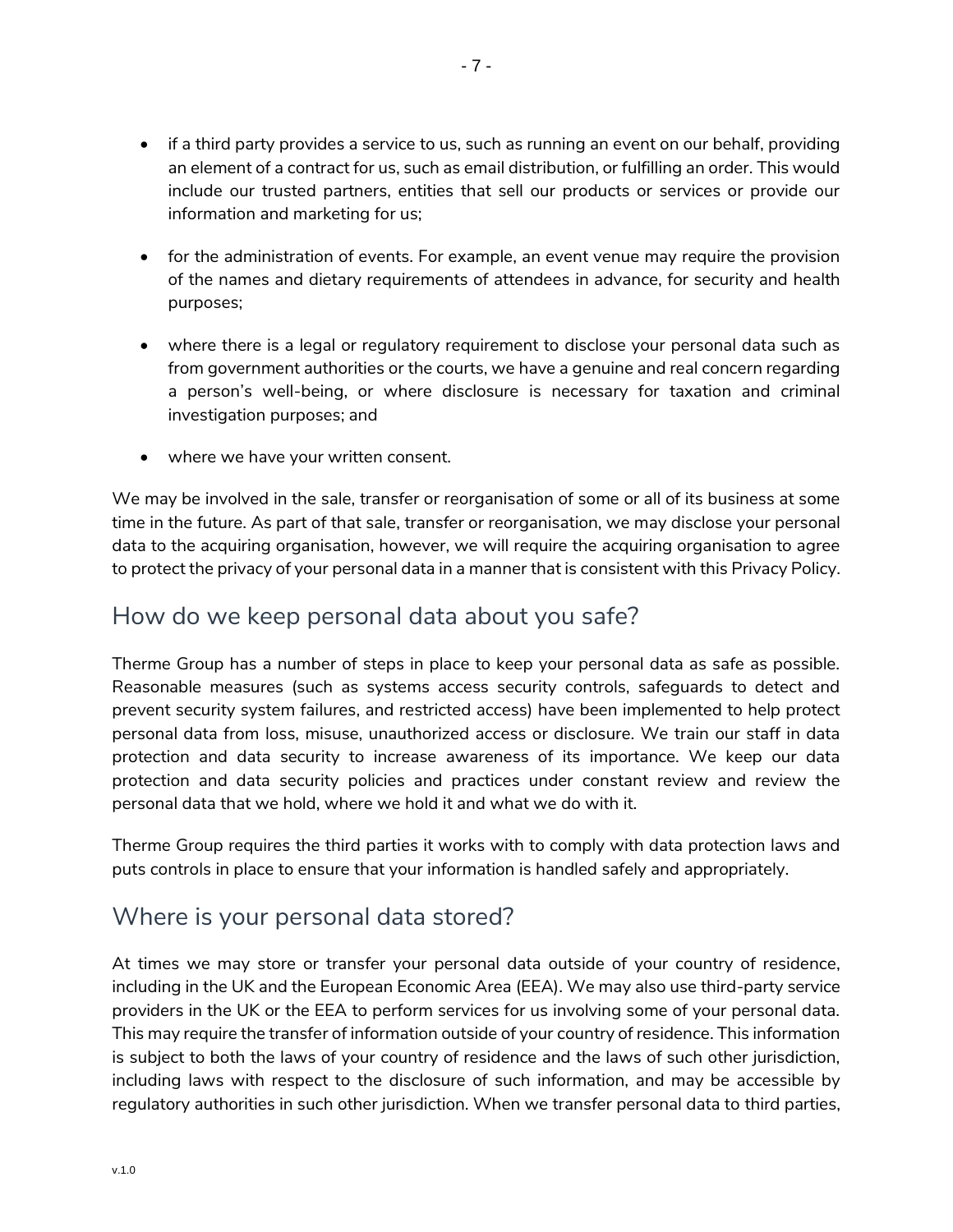we ensure by contractual means that the transferred personal data is protected to the same degree as if it were in our possession.

# <span id="page-7-0"></span>What about if you use other websites linked from Therme Group websites?

Therme Group does not have any control over how any third-party websites handle and use your information. Therefore, if you follow any links to any third-party sites from Therme Group websites, you must check the privacy policy for such a third-party organisation in order to understand how your information could be used. This policy does not cover third-party websites.

### <span id="page-7-1"></span>What are Cookies?

Cookies are small text files which are used by websites to learn about your visit to the site and in some cases to tailor your experience on the website. We use cookies to improve your experience of using the Therme Group websites, to provide functionality, improve performance, and help with behavioural advertising and embedded content.

Further information about how we use cookies and how you may turn these off is available in our [Cookie Policy.](https://www.thermegroup.com/cookies/)

### <span id="page-7-2"></span>Contact with Corporate Subscribers

'Corporate Subscribers' are organisations who Therme Group might contact in a professional context, using generic work contact details, including phone, email and post. These contact details may be obtained from public domain sources (company websites etc.), from our own business records or from other companies and business contacts.

We may contact corporate subscribers by email or telephone provided that the subscriber has not previously opted out.

We may contact subscribers by mail if they have not previously opted out of receiving such communications.

You have a right to object to the processing of your information for direct marketing. We will provide opt-out notices on our communications to you, or you can advise our team using the contact details in the [Contact us](#page-9-0) section below.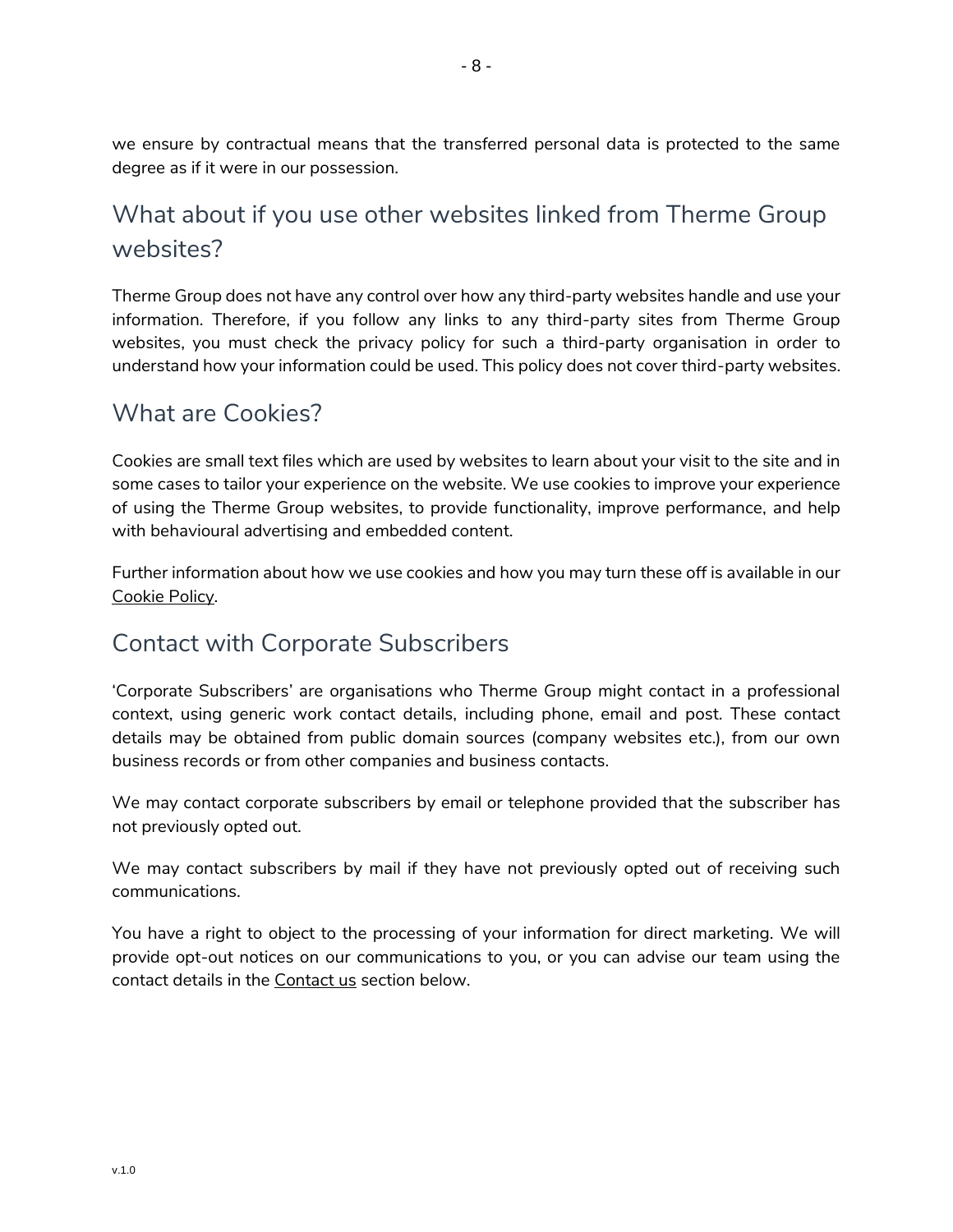## <span id="page-8-0"></span>Disclaimer to security

By accepting the terms of this Privacy Policy, you acknowledge and agree that no data transmission over the Internet is completely secure. We cannot guarantee or warrant the security of any information you provide to us and you transmit such information to us at your own risk.

## <span id="page-8-1"></span>Retaining and disposing of information

Your personal data is maintained on our networks or on the networks of our service providers. Your information may also be stored in a secure off-site storage facility. We retain personal data only as long as it is needed to fulfil the identified purposes or as may be required to comply with applicable laws. To determine the appropriate retention period for personal data, we consider the amount, nature, and sensitivity of the personal data, the potential risk of harm from unauthorised use or disclosure of your personal data, the purposes for which we process your personal data and whether we can achieve those purposes through other means, and the applicable legal requirements. To satisfy regulatory requirements, certain personal data may be retained for at least seven years (unless there are legal requirements that require its further retention) after which all documentation will be destroyed in a manner commensurate with its sensitivity.

### <span id="page-8-2"></span>Accuracy of information

We want to keep your personal data up to date, accurate and relevant for its intended use. We rely on you to let us know if your address, telephone number or other information changes, so that we may provide you with the best possible service.

### <span id="page-8-3"></span>Access to information

You have the right to request access to your personal data we have on record in order to ensure it is accurate. We do not routinely update personal data unless necessary. Nonetheless, if our records regarding your personal data are inaccurate or incomplete, we will amend that information at your request. To access your personal data, a request must be submitted in writing to us. We will respond to your request for access or information in a reasonable time. There may be times when we are unable to fulfil your request – for example, if providing access to your personal data would reveal confidential commercial or proprietary information or personal data about someone else (and we are unable to separate your information), or if we are prohibited by law from disclosing the information.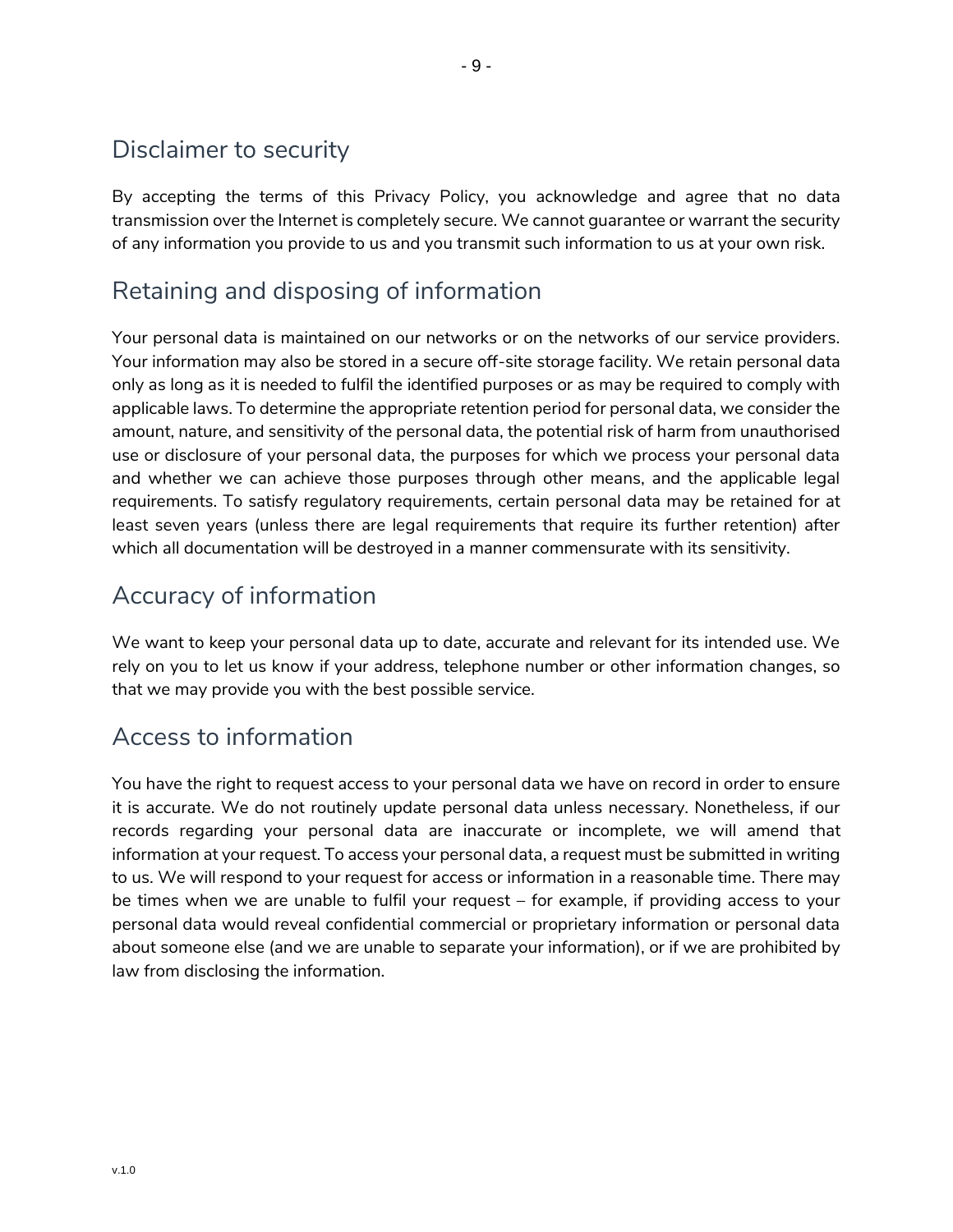# <span id="page-9-1"></span>Responding to inquiries and complaints

If you have questions or complaints with respect to our privacy policies and practices or if you wish to request access to, or correction of, your personal data under our care and control, please contact us using the contact details in the Contact us section below.

Inquiries or complaints will be dealt with promptly. We will acknowledge your query, investigate and provide you with a response within thirty (30) days.

# <span id="page-9-2"></span>Right to file a complaint

If you believe the privacy laws relating to the protection of your personal data or our Policy have not been respected, you may file a complaint with us at the address listed below. We will investigate all complaints. If, after an investigation, your complaint is deemed justified, we will take appropriate steps to correct the situation, including, if necessary, amending our policies and practices. If you are not satisfied with the results of the investigation or the corrective measures taken by us, you may exercise the remedies available under law by contacting the Information Commissioner's Office at the address below:

Wycliffe House Water Lane Wilmslow Cheshire SK9 5AF

Helpline number: 0303 123 1113 Website: www.ico.org.uk

# <span id="page-9-3"></span>Will this policy change?

To make sure that this policy and our practices stay legally compliant and up-to-date, we may make changes from time to time. If we make any substantial changes, we will make this clear on our website, or by contacting you directly, if appropriate. To be sure that you don't miss anything, please check back to this page from time to time.

### <span id="page-9-0"></span>Contact us

If you would like to speak to someone at Therme Group about how we collect, use and store your personal data, if you have any questions, comments, requests or suggestions or if you would like to change your contact preferences, please contact us:

• by email at dataprotection@thermegroup.com